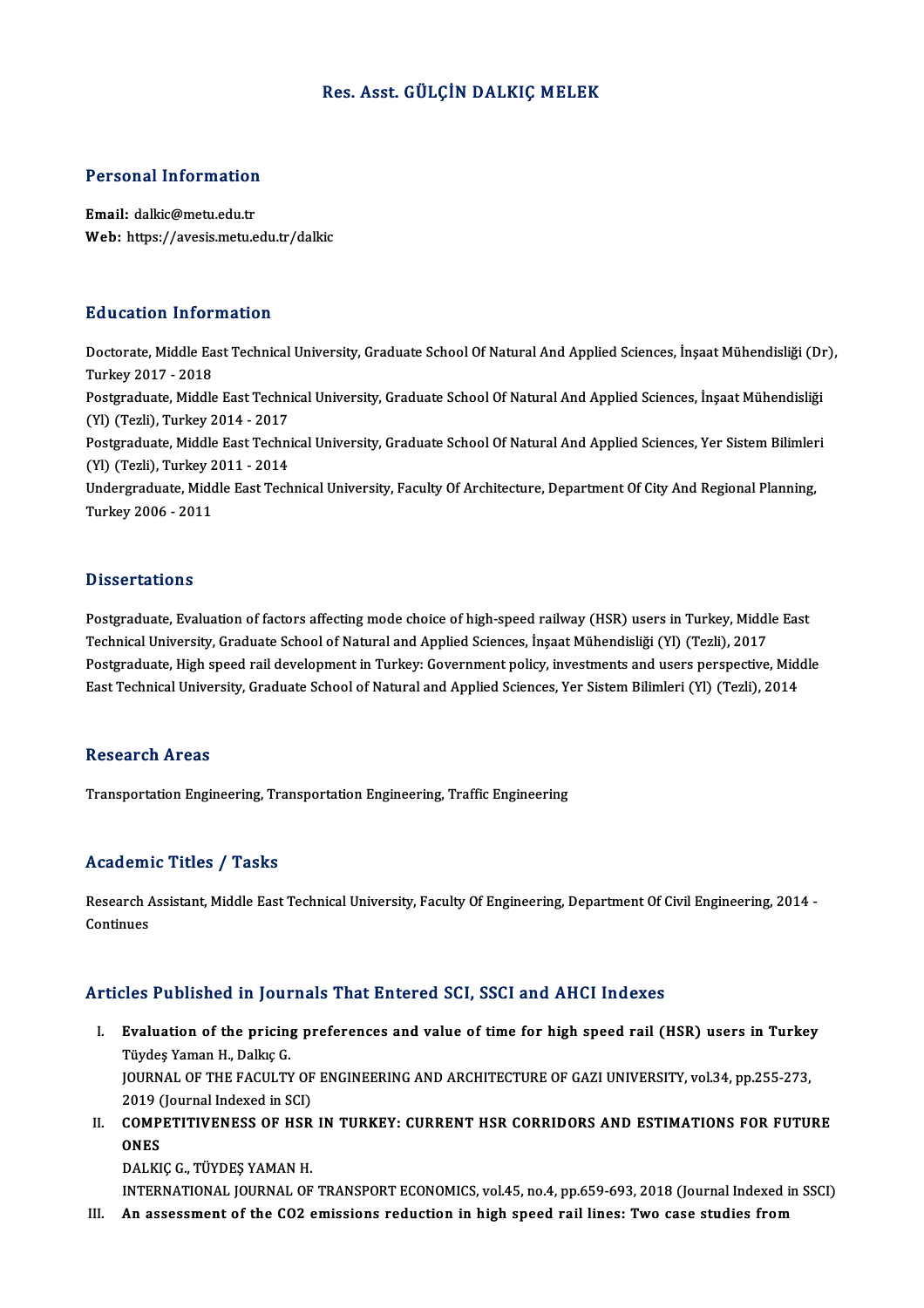Turkey DALKIC G., BALABAN O., TUYDES-YAMAN H., CELIKKOL-KOCAK T. JOURNAL OF CLEANER PRODUCTION, vol.165, pp.746-761, 2017 (Journal Indexed in SCI)

# JOOKNAL OF CLEANER PRODUCTION, VOLT05, pp.746-761, 2017 (Journal)<br>Refereed Congress / Symposium Publications in Proceedings

| Refereed Congress / Symposium Publications in Proceedings |                                                                                                                                       |
|-----------------------------------------------------------|---------------------------------------------------------------------------------------------------------------------------------------|
| L.                                                        | Evaluation of Potential Impact of Logistics Centers on Rail Freight Sector in Turkey<br>Cebeci A., DALKIÇ MELEK G., TÜYDEŞ YAMAN H.   |
|                                                           | European Transport Conference 2020, Milan, Italy, 9 - 11 September 2020                                                               |
| П.                                                        | Value of Time Evaluation of High Speed Railway Users in Turkey                                                                        |
|                                                           | DALKIÇ MELEK G, TÜYDEŞ YAMAN H.                                                                                                       |
|                                                           | European Transport Conference 2020, Milan, Italy, 9 October - 11 September 2020                                                       |
| III.                                                      | Importance of Spatiotemporal Evaluation of Public Transportation Metrics                                                              |
|                                                           | Tüydeş Yaman H., Dalkıç Melek G., Karagumus E., Cottrıll C. D.                                                                        |
|                                                           | European Transport Conference 2020, Milan, Italy, 9 - 11 September 2020                                                               |
| IV.                                                       | Commute Modal Preferences of Middle East Technical University (METU) Students                                                         |
|                                                           | DALKIÇ G., KARATAŞ SEVİNEN P., TÜYDEŞ YAMAN H.                                                                                        |
|                                                           | 13th INTERNATIONAL CONGRESS ON ADVANCES IN CIVIL ENGINEERING, İzmir, Turkey, 12 - 14 September 2018                                   |
| V.                                                        | A First Evaluation of the Relationship between High Speed Rail (HSR) and tourism sector in Turkey:<br>The Cases of Two Turkish Cities |
|                                                           | DALKIÇ G., TÜYDEŞ YAMAN H., DELAPLACE M.                                                                                              |
|                                                           | International Congress on High Speed Rail: Technologies and Long Term Impacts, Ciudad-Real, Spain, 4 - 06                             |
|                                                           | October 2017, pp 409-433                                                                                                              |
| VI.                                                       | <b>Barriers to Walking Among College Students</b>                                                                                     |
|                                                           | TÜYDEŞ YAMAN H., ÖZ B., KARATAŞ SEVİNEN P., DALKIÇ G.                                                                                 |
|                                                           | Transportation Research Board 97th Annual Meeting, 7 - 11 January 2018                                                                |
| VII.                                                      | An assessment of the CO2 emissions reduction in high speed rail lines: Two case studies from Turkey                                   |
|                                                           | DALKIÇ G., BALABAN O., TÜYDEŞ YAMAN H., Celikkol-Kocak T.                                                                             |
|                                                           | International Congress on High Speed Rail, Ciudad-Real, Spain, 4 - 06 October 2017                                                    |
| VIII.                                                     | A first evaluation of the relationship between High Speed Rail (HSR) and the tourism sector in                                        |
|                                                           | Turkey: The cases of two Turkish cities                                                                                               |
|                                                           | DALKIÇ G., TÜYDEŞ YAMAN H., DELAPLACE M.                                                                                              |
|                                                           | International Congress on High Speed Rail, Ciudad-Real, Spain, 4 - 06 October 2017                                                    |
| IX.                                                       | The Effect of Altruism, Personality Traits and General Ecological Behavior on Driver Behaviors                                        |
|                                                           | ÖZKAN Ö., DALKIÇ G., LAJUNEN T. J.                                                                                                    |
|                                                           | 15th European Congress of Psychology, Amsterdam, Netherlands, 11 - 14 July 2017                                                       |
| Х.                                                        | High-Speed Rail (HSR) Users and Travel Characteristics in Turkey                                                                      |
|                                                           | Celikkol-Kocak T., DALKIÇ G., TÜYDEŞ YAMAN H.                                                                                         |
|                                                           | 10th International Scientific Conference on Transportation Science and Technology (TRANSBALTICA), Vilnius,                            |
|                                                           | Lithuania, 4 - 05 May 2017, vol 187, pp 212-221                                                                                       |
| XI.                                                       | Evaluation of Walkability Among METU Students via Traditional Survey Versus Route-Based Data                                          |
|                                                           | TÜYDEŞ YAMAN H., KARATAŞ SEVİNEN P., TAGMAT Z. P., DALKIÇ G.                                                                          |
|                                                           | Transportation Research Board 96th Annual Meeting, Washington, Kiribati, 8 - 12 January 2017                                          |
| XII.                                                      | Sürdürülebilir Ulaşım ve Kampüs Trafik Güvenliği: ODTÜ Öğrenci Bakışı                                                                 |
|                                                           | KUNDAKCI E., KARATAŞ SEVİNEN P., DALKIÇ G., OZBILEN B., TÜYDEŞ YAMAN H.                                                               |
|                                                           | Sürdürülebilir Ulaşım İçin Yol Trafik Güvenliği Ulusal Kongresi, Ankara, Turkey, 7 - 08 December 2015, pp.244-256                     |
| XIII.                                                     | Sürdürülebilir Ulaşım İçin Yerleşke İçinde Bisiklet Kullanımı: ODTÜ Kampüsü Örneği                                                    |
|                                                           | DALKIÇ G., OZBILEN B., KARATAŞ SEVİNEN P., KUNDAKCI E., TÜYDEŞ YAMAN H.                                                               |
|                                                           | İnşaat Mühendisleri Odası Kentsel Altyapı Sempozyumu, Trabzon, Turkey, 13 - 14 November 2015, pp.529-539                              |